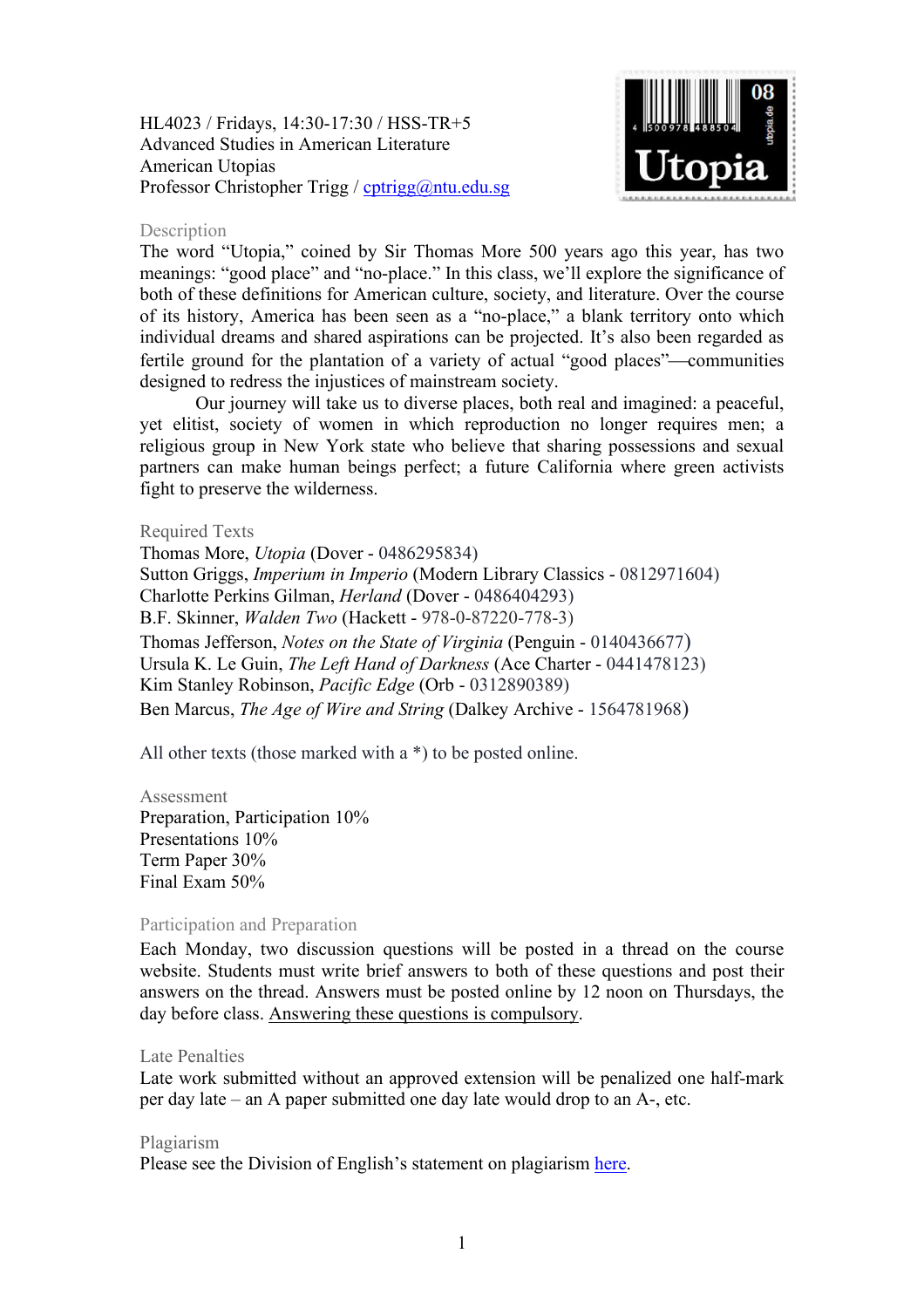Schedule 1.  $18^{th}$  August America and Utopia: New Worlds Thomas More, *Utopia*, part one

2.  $25<sup>th</sup>$  August The Meaning of Utopia Thomas More, *Utopia*, part two Richard Rorty, "Private Irony and Liberal Hope"\*

# **1st September – no class (Hari Raya Haji)**

Unit A: Social Utopias

3. 8th September "The Race Problem" Sutton E. Griggs, *Imperium in Imperio*

4. 15th September A Feminist Utopia Charlotte Perkins Gilman, *Herland*

5. 22nd September "A Social System that Really Works" B.F. Skinner, *Walden Two*

6. 29th September The American Revolution Thomas Jefferson, "Declaration of Independence."\* ---, *Notes on the State of Virginia*

Recess -----------------

Unit B: Religious Utopias

7. 13th October The Oneida Perfectionists Spencer Klaw, *Without Sin*\*

 $8.20<sup>th</sup>$  October In-Class Workshop: Utopian Oregon Texts provided in class

9.  $27<sup>th</sup>$  October Scientology Lawrence Wright, "The Apostate"\* Paul Thomas Anderson, *The Master* (film screened in class)